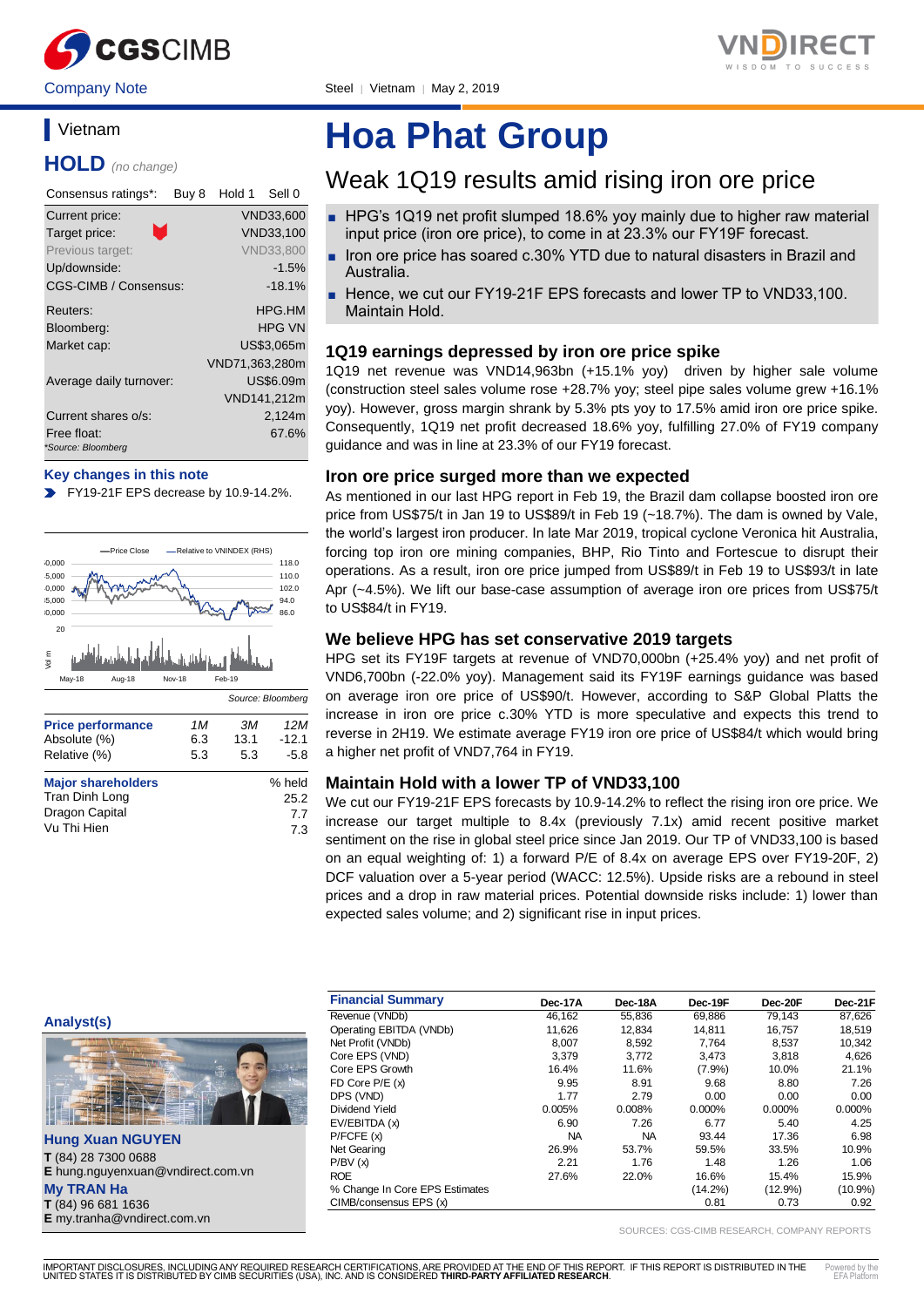



# **Weak 1Q19 results amid rising iron ore price**

## **1Q19 highlights**

In 1Q19, HPG posted net revenue of VND14,963bn (+15.1% yoy) and net profit of VND1,810bn (-18.6% yoy). In 1Q19, HPG's construction steel sales volume grew +28.7% yoy to c.700,000 tonnes while steel pipe sales volume grew +16.1% yoy to c.172,000 tonnes.

1Q19 gross margin was 17.5%, down 5.3% pts yoy and down 0.3% pts qoq. The sharp drop in GM stemmed from a combination of a decline in steel selling prices and rising iron ore price:

- According to Vietnam Steel Association (VSA) in 1Q19, HPG's ASP of rebar decreased 0.3% qoq and 2.8% yoy.
- The iron ore price spike in the same period also hurt HPG's gross margins. As mentioned in our last HPG update report in Feb 19, Vale's dam disaster in Brazil boosted iron ore price from US\$75/t in Jan 19 to US\$89/t in Feb 19 (~18.7%). In late Mar 2019, tropical cyclone Veronica hit Australia, forcing top iron ore mining companies, BHP, Rio Tinto and Fortescue, to disrupt their operations. As a result, iron ore price jumped from US\$89/t in Feb 19 to US\$93/t in late Apr (~4.5%).

|                  | Figure 1: 1Q19 results review |          |              |                  |                                                            |  |  |
|------------------|-------------------------------|----------|--------------|------------------|------------------------------------------------------------|--|--|
|                  |                               |          | yoy          | as % of          |                                                            |  |  |
| FYE (VNDbn)      | 1Q19                          | 1Q18     | % chq        | <b>FY19F (*)</b> | Comments                                                   |  |  |
| Net revenue      | 14.963.3                      | 13.000.9 | 15.1%        | 21.4%            |                                                            |  |  |
| Gross profit     | 2,620.9                       | 2,965.5  | $-11.6%$     | 19.6%            | Driven by lower selling price and higher iron<br>ore price |  |  |
| Gross margin     | 17.5%                         | 22.8%    | $-5.3%$ pts  |                  |                                                            |  |  |
| SG&A             | (314.2)                       | (258.2)  | 21.7%        |                  |                                                            |  |  |
| SG&A/Revenue     | $2.1\%$                       | $-2.0\%$ | $+0.1\%$ pts |                  |                                                            |  |  |
| Operating profit | 2,306.7                       | 2.707.3  | $-14.8%$     |                  |                                                            |  |  |
| Interest expense | (185.2)                       | (118.0)  | 56.9%        |                  |                                                            |  |  |
| Pre-tax profit   | 2,170.9                       | 2,608.4  | $-16.8%$     |                  |                                                            |  |  |
| Net profit       | 1,810.0                       | 2,222.7  | $-18.6%$     | 20.0%            | Mainly driven by lower gross profit margin                 |  |  |
| EPS (VND)        | 852.2                         | 1,046.5  | $-19%$       |                  |                                                            |  |  |
|                  |                               |          |              |                  | SOURCES: VND RESEARCH, HPG                                 |  |  |
|                  |                               |          |              |                  | (*): vs. old forecast                                      |  |  |

## **We believe HPG has set conservative 2019 targets**

HPG set its FY19F targets at revenue of VND70,000bn (+25.4% yoy) and net profit of VND6,700bn (-22.0% yoy). Despite strong revenue growth, the weak net profit growth target was set based on higher iron ore prices and lower average selling prices of construction steel. According to management, HPG expects FY19F steel ASP to be lower than FY18 due to the rising competition in Vietnam steel market. Furthermore, higher iron ore prices would dampen its FY19F profit margins, as per management.

However we believe that HPG's management team is usually conservative in setting its targets. In the past five years, HPG often surpassed its revenue and net profit targets.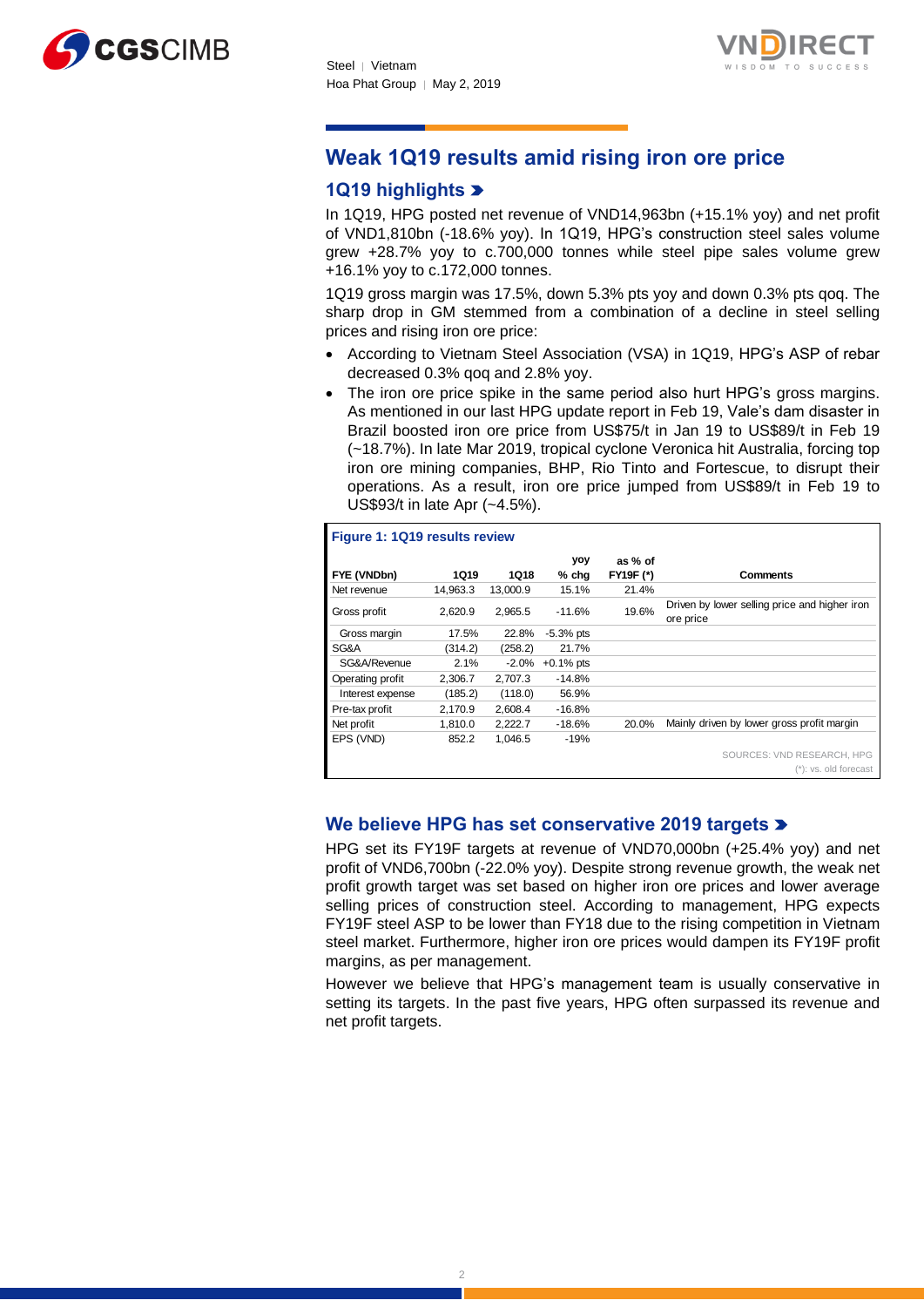





We were more positive than HPG's management on its earnings prospects, especially on iron ore price's forecasts in 2019. According to management, FY19F earnings guidance was based on average iron ore price of US\$90/t. Nevertheless, according to S&P Global Platts, the increase in iron ore price c.30% YTD is more speculative and this trend should reverse in 2H19. We believe iron ore price would decrease soon as Vale's iron ore mines are set to reopen. Hence, our average iron ore price forecast in 2019 is US\$84/t as our base-case assumption. Even though iron ore price has increased, we still assume 2019 ASP of HPG would decrease by 7% as in our last report. In fact, according to VSA data on steel prices, HPG's ASP in 1Q19 decreased 2.8% yoy and 0.3% qoq.

According to our estimation, HPG can meet its revenue guidance and surpass earnings guidance by 15.8% to record VND7,764bn in FY19 net profit.

|                               | Old forecasts |        | New forecasts |        |        | The difference between new<br>and old forecasts |          |          | Comments     |                                                                                                                         |
|-------------------------------|---------------|--------|---------------|--------|--------|-------------------------------------------------|----------|----------|--------------|-------------------------------------------------------------------------------------------------------------------------|
|                               | FY19F         | FY20F  | <b>FY21F</b>  | FY19F  | FY20F  | <b>FY21F</b>                                    | FY19F    | FY20F    | <b>FY21F</b> |                                                                                                                         |
| Revenue                       | 69,886        | 79,143 | 87.626        | 69,886 | 79,143 | 87.626                                          | 0.0%     | 0.0%     | 0.0%         |                                                                                                                         |
| Gross profit                  | 13,373        | 14,314 | 16,335        | 12,393 | 12,857 | 14,876                                          | $-7.3%$  | $-10.2%$ | $-8.9%$      | Driven by higher iron ore price (we assume average iron ore price will reach<br>US\$84/t instead of US\$75/t in FY19F)  |
| EBIT                          | 11.975        | 12.731 | 14.495        | 10,995 | 11.274 | 13.036                                          | $-8.2%$  | $-11.4%$ | $-10.1%$     |                                                                                                                         |
| EBT                           | 10,528        | 11,279 | 13,356        | 9,038  | 9,823  | 11,897                                          | $-14.2%$ | $-12.9%$ | $-10.9%$     | Driven by higher interest expense due to not being able to capitalise interest<br>expense in Dung Quat plant as in FY18 |
| Net profit                    | 9,054         | 9,813  | 11.619        | 7.764  | 8,537  | 10,342                                          | $-14.3%$ | $-13.0%$ | $-11.0%$     |                                                                                                                         |
| No. of o/s shares (mn shares) | 2,124         | 2.124  | 2.124         | 2.124  | 2.124  | 2.124                                           | 0.0%     | 0.0%     | 0.0%         |                                                                                                                         |
| EPS (VND)                     | 4,046         | 4,385  | 5,193         | 3,473  | 3,818  | 4,626                                           | $-14.3%$ | $-13.0%$ | $-11.0%$     |                                                                                                                         |
|                               |               |        |               |        |        |                                                 |          |          |              | SOURCES: VND RESEARCH                                                                                                   |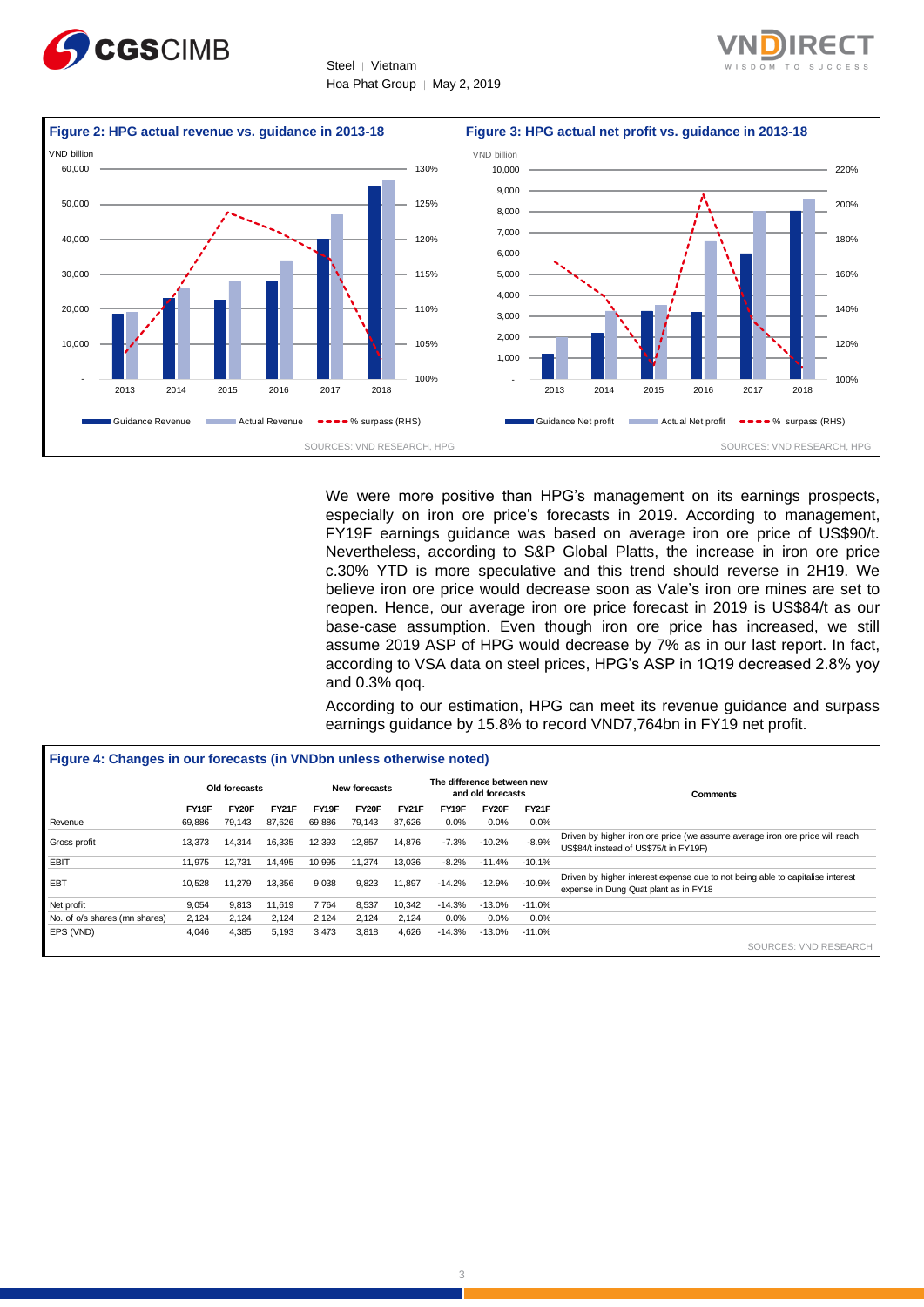





## **Valuation**

Our VND33,100 TP is based on an equal weighting of: 1) 8.4x forward P/E on FY19-20F EPS and 2) DCF valuation over a 5-year period.

We believe that HPG deserves to trade at a premium over its regional peers given our average FY18-19F ROE projection of 21.1% (vs. peers' average of 13.9%). Therefore, we applied a 5% premium over its regional peers' median FY18-19F P/E of 8.0x, which translates into a target FY18-19F P/E multiple of 8.4x for HPG.

| Figure 5: DCF model - key assumptions & input, based on our estimates |         |       |       |       |       |                       |
|-----------------------------------------------------------------------|---------|-------|-------|-------|-------|-----------------------|
| <b>General assumptions</b>                                            | 2019F   | 2020F | 2021F | 2022F | 2023F | Terminal              |
| Risk free rate (10-year VGB yield)                                    | 5.0%    | 5.0%  | 5.0%  | 5.0%  | 5.0%  | 5.0%                  |
| Equity risk premium (%)                                               | 11.0%   | 11.0% | 11.0% | 11.0% | 11.0% | 11.0%                 |
| Beta (source: BB)                                                     | 1.18    | 1.18  | 1.18  | 1.18  | 1.18  | 1.18                  |
| Cost of equity (%)                                                    | 18.0%   | 18.0% | 18.0% | 18.0% | 18.0% | 18.0%                 |
| Long-term growth rate (%)                                             |         |       |       |       |       | 2.1%                  |
| ROE (%)                                                               |         |       |       |       |       | 14.4%                 |
|                                                                       |         |       |       |       |       |                       |
| (in VND bn, otherwise noted)                                          |         |       |       |       |       |                       |
| PV of DCF (5 years)                                                   | 29,069  |       |       |       |       |                       |
| PV of Terminal value                                                  | 72,259  |       |       |       |       |                       |
| Enterprise value                                                      | 101,328 |       |       |       |       |                       |
| Less: Total debt                                                      | 31,655  |       |       |       |       |                       |
| Plus: Cash and cash equiv.                                            | 2,865   |       |       |       |       |                       |
| implied EV                                                            | 72,537  |       |       |       |       |                       |
| No. of o/s shares (mn shares)                                         | 2,124   |       |       |       |       |                       |
| Implied value per share (VND)                                         | 34,153  |       |       |       |       |                       |
|                                                                       |         |       |       |       |       | SOURCES: VND RESEARCH |

| Figure 6: P/E method, key inputs, based on our estimates |       |                    | <b>Figure 7: Valuation summary</b> |                    |                   |            |                       |
|----------------------------------------------------------|-------|--------------------|------------------------------------|--------------------|-------------------|------------|-----------------------|
| Valuation                                                | FY19F | FY <sub>20</sub> F | Avg. FY19-20F                      |                    | Implied value per |            | <b>Weighted price</b> |
| <b>EPS</b>                                               | 3.655 | 4.019              | 3,837                              | <b>Method</b>      | share (VND)       | Weight (%) | (VND)                 |
| Industry average multiple                                | 8.2   | 7.8                | 8.0                                | <b>DCF</b>         | 34.153            | 50%        | 17,000                |
| Premium                                                  |       |                    | 5.0%                               | P/E                | 32.231            | 50%        | 16,100                |
| Target multiple                                          |       |                    | 8.4                                |                    |                   |            |                       |
| Target price (VND)                                       |       |                    | 32.231                             | Target price (VND) |                   |            | 33.100                |
|                                                          |       |                    | SOURCES: VND RESEARCH              |                    |                   |            | SOURCES: VND RESEARCH |
|                                                          |       |                    |                                    |                    |                   |            |                       |

#### **Figure 8: Regional sector comparison**

|                              | Bloomberg      |             |                      |                     |            |                   |                    |                                  |                    |                        |                    |
|------------------------------|----------------|-------------|----------------------|---------------------|------------|-------------------|--------------------|----------------------------------|--------------------|------------------------|--------------------|
| Company                      | <b>Ticker</b>  | Recom.      | <b>Closing price</b> | <b>Target price</b> | Market cap | <b>ROE (%)</b>    |                    | P/BV(x)                          |                    | P/E(x)                 |                    |
|                              |                |             | (local curr.)        | (local curr.)       | (US\$ m)   | CY <sub>19F</sub> | CY <sub>20</sub> F | CY <sub>19F</sub>                | CY <sub>20</sub> F | CY19F                  | CY <sub>20</sub> F |
| <b>JSW Steel</b>             | <b>JSTL IN</b> | Reduce      | 308.4                | 299.4               | 10.702     | 24.3              | 17.2               | 2.2                              | 1.9                | 9.7                    | 11.4               |
| <b>Tata Steel</b>            | <b>TATA IN</b> | Add         | 557.2                | 625.7               | 9.103      | 11.7              | 11.1               | 0.9                              | 0.8                | 7.8                    | 7.5                |
| <b>NMDC</b>                  | NMDC IN        | Add         | 100.5                | 121.3               | 4.416      | 16.6              | 13.7               | 1.2                              | 1.1                | 7.6                    | 8.7                |
| Shanxi Taigang Stainless-A   | 000825 CH      | Not rated   | 4.6                  | na                  | 3.848      | 11.1              | 11.3               | na                               | na                 | 7.9                    | 5.5                |
| Steel Authority of India     | <b>SAIL IN</b> | Reduce      | 55.8                 | 52.4                | 3,309      | 7.5               | 7.9                | 0.6                              | 0.5                | 9.1                    | 7.7                |
| Maanshan Iron & Steel-A      | 600808 CH      | Add         | 3.5                  | 4.4                 | 3.881      | 14.1              | 13.9               | 0.9                              | 0.8                | 6.8                    | 6.8                |
| Liuzhou Iron & Steel Co-A    | 601003 CH      | Add         | 6.8                  | 8.8                 | 2.603      | 24.5              | 22.4               | 1.4                              | 1.2                | 6.6                    | 5.3                |
| Xinxing Ductile Iron Pipes-A | 000778 CH      | Add         | 4.8                  | 6.6                 | 2.850      | 7.5               | 7.5                | 0.9                              | 0.8                | 10.2                   | 9.2                |
| Average regional peers       |                |             |                      |                     |            | 14.7              | 13.1               | 1.2                              | 1.0                | 8.2                    | 7.8                |
| Median regional peers        |                |             |                      |                     |            | 12.9              | 12.5               | 0.9                              | 0.8                | 7.9                    | 7.6                |
| Hoa Phat Group JSC           | <b>HPG VN</b>  | <b>Hold</b> | 33,600               | 33,100              | 3,058      | 22.2              | 20.0               | 1.5                              | 1.3                | 7.7                    | 6.1                |
|                              |                |             |                      |                     |            |                   |                    | SOURCES: VND RESEARCH, BLOOMBERG |                    |                        |                    |
|                              |                |             |                      |                     |            |                   |                    |                                  |                    | NOTE: AS OF 2 MAY 2019 |                    |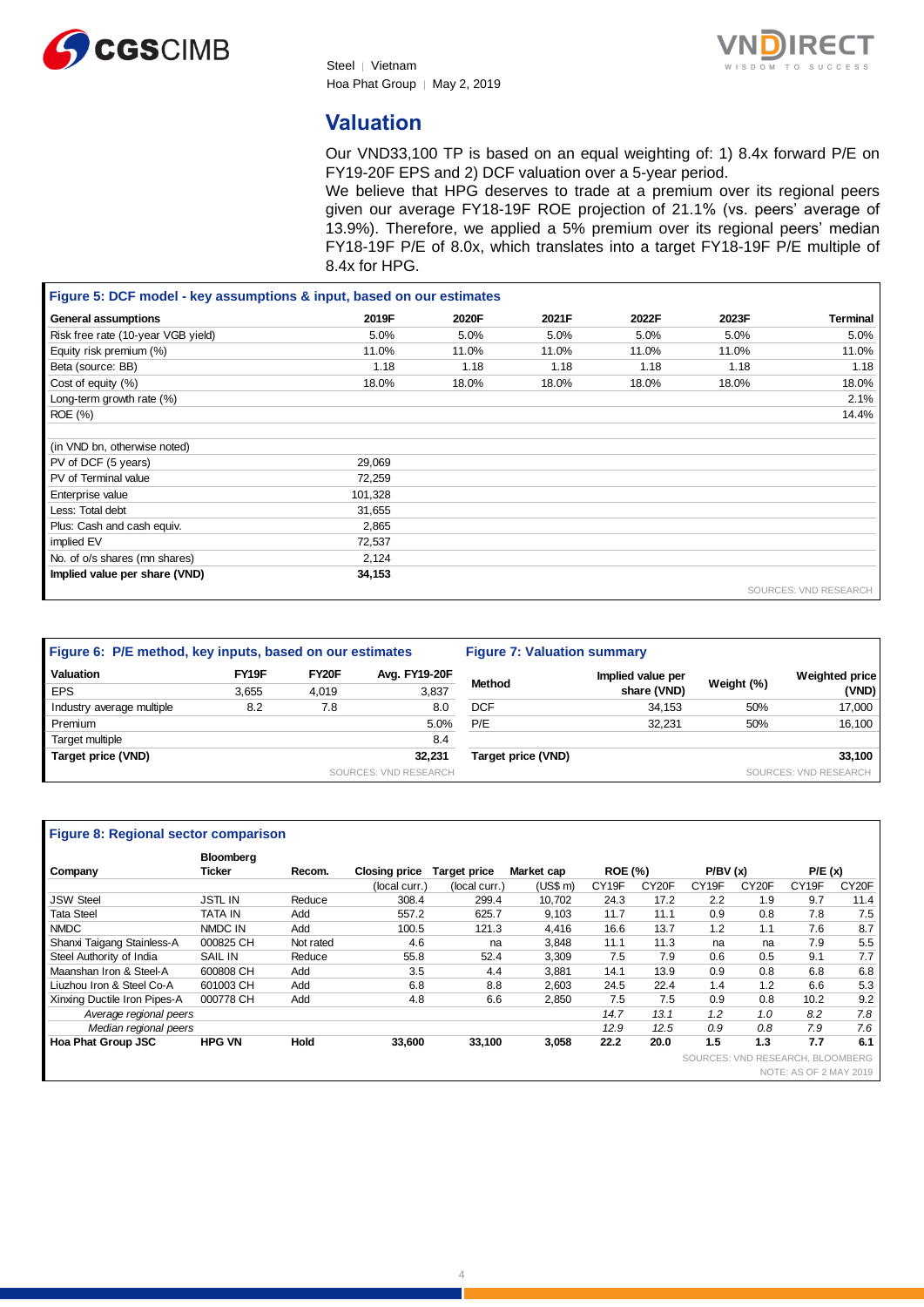



## **BY THE NUMBERS**



#### **Profit & Loss**

| (VNDb)                                    | Dec-17A | Dec-18A  | Dec-19F  | Dec-20F  | Dec-21F  |
|-------------------------------------------|---------|----------|----------|----------|----------|
| <b>Total Net Revenues</b>                 | 46,162  | 55.836   | 69,886   | 79,143   | 87,626   |
| <b>Gross Profit</b>                       | 10,674  | 11,671   | 12,393   | 12,857   | 14,876   |
| <b>Operating EBITDA</b>                   | 11,626  | 12,834   | 14,811   | 16,757   | 18,519   |
| Depreciation And Amortisation             | (2,005) | (2, 284) | (3,816)  | (5, 483) | (5, 483) |
| <b>Operating EBIT</b>                     | 9,622   | 10,550   | 10,995   | 11,274   | 13,036   |
| Financial Income/(Expense)                | (370)   | (478)    | (1,956)  | (1, 451) | (1, 138) |
| Pretax Income/(Loss) from Assoc.          | 0       | 0        | $\Omega$ | 0        | 0        |
| Non-Operating Income/(Expense)            | 36      | (1)      | (1)      | (1)      | (1)      |
| Profit Before Tax (pre-El)                | 9,288   | 10,071   | 9,038    | 9,823    | 11,897   |
| <b>Exceptional Items</b>                  |         |          |          |          |          |
| <b>Pre-tax Profit</b>                     | 9,288   | 10,071   | 9,038    | 9,823    | 11,897   |
| Taxation                                  | (1,274) | (1, 471) | (1,265)  | (1,277)  | (1, 547) |
| Exceptional Income - post-tax             |         |          |          |          |          |
| <b>Profit After Tax</b>                   | 8,015   | 8,601    | 7,773    | 8,546    | 10,351   |
| Minority Interests                        | (8)     | (9)      | (9)      | (9)      | (9)      |
| <b>Preferred Dividends</b>                |         |          |          |          |          |
| FX Gain/(Loss) - post tax                 |         |          |          |          |          |
| Other Adjustments - post-tax              | 0       | $\Omega$ | $\Omega$ | $\Omega$ | $\Omega$ |
| <b>Net Profit</b>                         | 8,007   | 8,592    | 7,764    | 8,537    | 10,342   |
| <b>Recurring Net Profit</b>               | 7,176   | 8,011    | 7,375    | 8,110    | 9,825    |
| <b>Fully Diluted Recurring Net Profit</b> | 7,176   | 8,011    | 7,375    | 8,110    | 9,825    |

#### **Cash Flow**

| (VNDb)                           | Dec-17A   | Dec-18A   | Dec-19F  | Dec-20F  | Dec-21F  |
|----------------------------------|-----------|-----------|----------|----------|----------|
| <b>EBITDA</b>                    | 11,626    | 12,834    | 14,811   | 16,757   | 18,519   |
| Cash Flow from Invt. & Assoc.    |           |           |          |          |          |
| Change In Working Capital        | (3, 149)  | (2,767)   | (12,508) | (3,024)  | (2,619)  |
| (Incr)/Decr in Total Provisions  | 0         | 0         | o        | 0        |          |
| Other Non-Cash (Income)/Expense  | (5)       | 31        | $\Omega$ | $\Omega$ | n        |
| Other Operating Cashflow         | (361)     | (530)     | (371)    | (393)    | (407)    |
| Net Interest (Paid)/Received     | (334)     | (476)     | (1, 957) | (1, 452) | (1, 139) |
| <b>Tax Paid</b>                  | (1, 724)  | (1, 416)  | (1, 265) | (1,277)  | (1, 547) |
| <b>Cashflow From Operations</b>  | 6,054     | 7,676     | (1, 291) | 10,612   | 12,807   |
| Capex                            | (8, 875)  | (27, 594) | (6, 245) | (1,358)  | (1,700)  |
| Disposals Of FAs/subsidiaries    | 7         | 108       | 0        | 0        | 0        |
| Acq. Of Subsidiaries/investments |           |           |          |          |          |
| Other Investing Cashflow         | (9,058)   | 6,995     | $\Omega$ | $\Omega$ | 0        |
| <b>Cash Flow From Investing</b>  | (17, 926) | (20, 491) | (6, 245) | (1, 358) | (1,700)  |
| Debt Raised/(repaid)             | 6,520     | 11,326    | 8,299    | (5, 143) | (882)    |
| Proceeds From Issue Of Shares    | 5,057     | 11        | 0        | 0        | O        |
| <b>Shares Repurchased</b>        | $\Omega$  | $\Omega$  | $\Omega$ | $\Omega$ | 0        |
| Dividends Paid                   | (4)       | (6)       | 0        | $\Omega$ | $\Omega$ |
| <b>Preferred Dividends</b>       |           |           |          |          |          |
| Other Financing Cashflow         |           | (189)     | (415)    | (618)    | (826)    |
| <b>Cash Flow From Financing</b>  | 11,574    | 11,143    | 7,885    | (5,761)  | (1,708)  |
| <b>Total Cash Generated</b>      | (298)     | (1,673)   | 349      | 3,493    | 9,400    |
| <b>Free Cashflow To Equity</b>   | (5, 352)  | (1,490)   | 764      | 4,111    | 10,225   |
| <b>Free Cashflow To Firm</b>     | (11, 537) | (12, 340) | (5, 579) | 10,706   | 12,246   |

SOURCES: CGS-CIMB RESEARCH, COMPANY REPORTS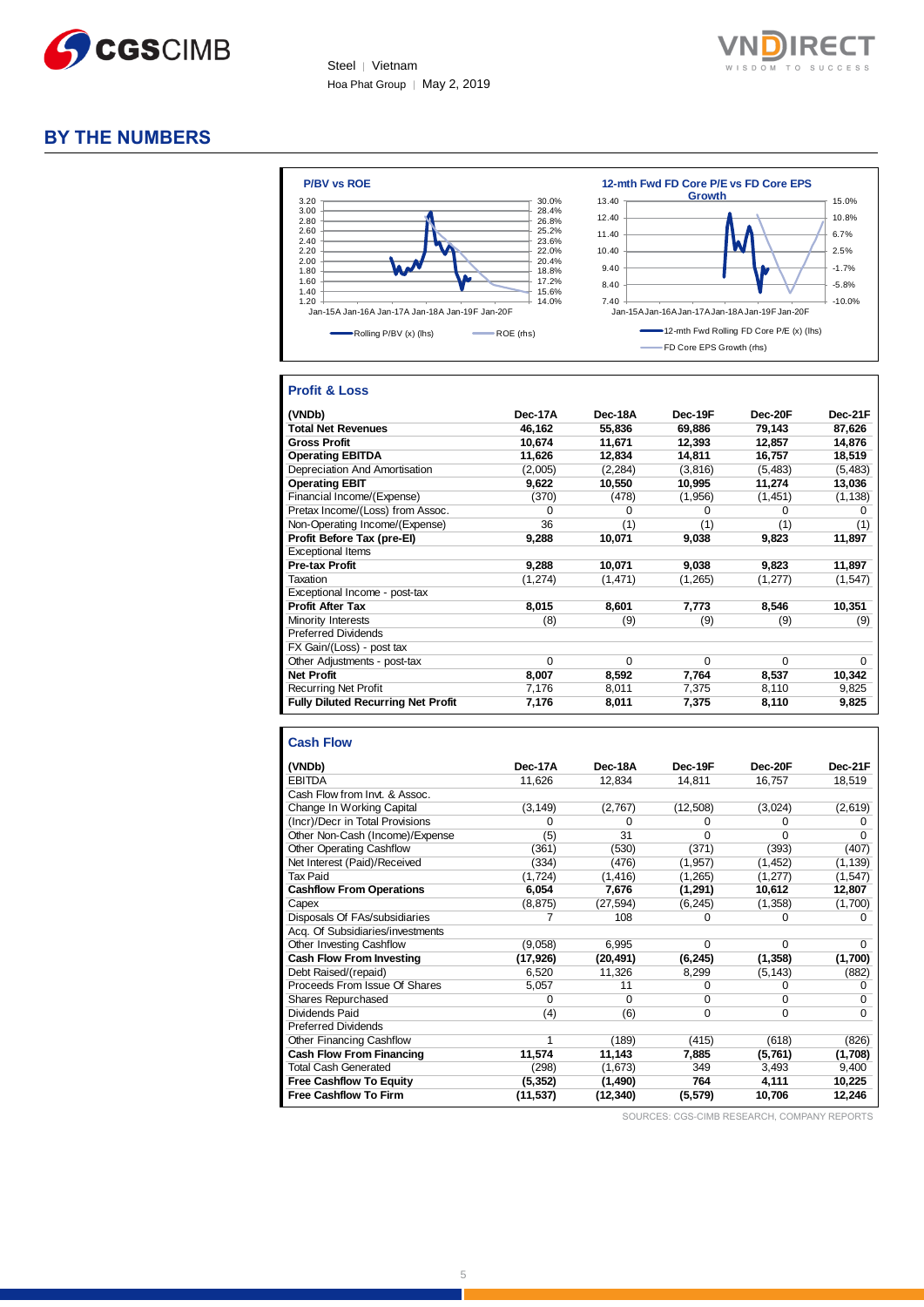



## **BY THE NUMBERS… cont'd**

| <b>Balance Sheet</b>                       |         |         |          |          |              |
|--------------------------------------------|---------|---------|----------|----------|--------------|
| (VNDb)                                     | Dec-17A | Dec-18A | Dec-19F  | Dec-20F  | Dec-21F      |
| <b>Total Cash And Equivalents</b>          | 4.265   | 2.516   | 2.865    | 6.358    | 15.758       |
| <b>Total Debtors</b>                       | 6.555   | 3.915   | 8.386    | 9.497    | 10.515       |
| Inventories                                | 11.769  | 14.115  | 20.123   | 23.200   | 25.462       |
| <b>Total Other Current Assets</b>          | 10.489  | 5.468   | 5.816    | 6.235    | 6.737        |
| <b>Total Current Assets</b>                | 33.077  | 26,014  | 37,190   | 45,290   | 58,472       |
| <b>Fixed Assets</b>                        | 18.652  | 50.149  | 52.382   | 48.267   | 44,493       |
| <b>Total Investments</b>                   | 17      | 67      | 67       | 67       | 67           |
| Intangible Assets                          | 240     | 305     | 296      | 286      | 277          |
| <b>Total Other Non-Current Assets</b>      | 1.035   | 1.690   | 1.774    | 1.863    | 1.956        |
| <b>Total Non-current Assets</b>            | 19.945  | 52,211  | 54.519   | 50.483   | 46.793       |
| Short-term Debt                            | 11.329  | 11.495  | 10.483   | 6.331    | 7,010        |
| Current Portion of Long-Term Debt          |         |         |          |          |              |
| <b>Total Creditors</b>                     | 6.487   | 12.029  | 10.349   | 11.931   | 13,095       |
| <b>Other Current Liabilities</b>           |         |         |          |          |              |
| <b>Total Current Liabilities</b>           | 17,815  | 23.524  | 20.832   | 18.263   | 20,105       |
| Total Long-term Debt                       | 1.651   | 12.811  | 21.172   | 19.076   | 16.076       |
| Hybrid Debt - Debt Component               |         |         |          |          |              |
| <b>Total Other Non-Current Liabilities</b> | 1.158   | 1.281   | 1.308    | 1.499    | 1.807        |
| <b>Total Non-current Liabilities</b>       | 2.809   | 14.092  | 22,480   | 20,575   | 17,884       |
| <b>Total Provisions</b>                    | 0       | 0       | $\Omega$ | $\Omega$ | <sup>0</sup> |
| <b>Total Liabilities</b>                   | 20.624  | 37,616  | 43,312   | 38,838   | 37,989       |
| Shareholders' Equity                       | 32.287  | 40.481  | 48.244   | 56.781   | 67.123       |
| Minority Interests                         | 111     | 128     | 154      | 154      | 154          |
| <b>Total Equity</b>                        | 32,398  | 40.609  | 48.398   | 56.935   | 67,277       |

#### **Key Ratios Dec-17A Dec-18A Dec-19F Dec-20F Dec-21F** Revenue Growth 38.7% 21.0% 25.2% 13.2% 10.7% **Operating EBITDA Growth** Operating EBITDA Margin 25.2% 23.0% 21.2% 21.2% 21.1% Net Cash Per Share (VND) (4,103) (10,259) (13,555) (8,969) (3,451) BVPS (VND) 15,202 19,060 22,715 26,734 31,603 Gross Interest Cover 34.37 21.99 5.29 6.93 9.39 Effective Tax Rate 13.0% 13.7% 14.6% 14.0% 13.0% 13.0% 13.0% 13.0% 13.0% 13.0% 13.0% 13.0% 13.0% 13.0% 13.0% 13.0% 13.0% 13.0% 13.0% 13.0% 13.0% 13.0% 13.0% 13.0% 13.0% 13.0% 13.0% 13.0% 13.0% 13.0% 13.0% 13.0% 13.0% 13.0% Net Dividend Payout Ratio **0.047%** 0.069% NA NA NA NA NA<br>
Accounts Receivables Days 35.38 34.22 32.12 41.35 41.68 Accounts Receivables Days **35.38** 34.22 32.12 41.35 41.68<br>
Inventory Days 113.2 107.0 108.7 119.6 122.1 **Inventory Days** Accounts Payables Days 64.71 76.51 71.03 61.51 62.78<br>ROIC (%) 42.8% 25.0% 17.3% 14.4% 16.8% ROIC (%) 42.8% 25.0% 17.3% 14.4% 16.8% ROCE (%) 27.2% 19.3% 15.3% 14.0% 15.3% Return On Average Assets 19.4% 13.8% 11.4% 10.7% 11.4%

| <b>Key Drivers</b>    |         |         |         |          |         |
|-----------------------|---------|---------|---------|----------|---------|
|                       | Dec-17A | Dec-18A | Dec-19F | Dec-20F  | Dec-21F |
| ASP (% Change)        | 18.6%   | 15.6%   | $-7.0%$ | $-5.0\%$ | 0.0%    |
| Unit Sales Growth (%) | 17.8%   | 14.6%   | 38.6%   | 14.0%    | 5.9%    |
| Utilisation Rate (%)  | 101.0%  | 85.9%   | 84.3%   | 81.8%    | 86.7%   |

SOURCES: CGS-CIMB RESEARCH, COMPANY REPORTS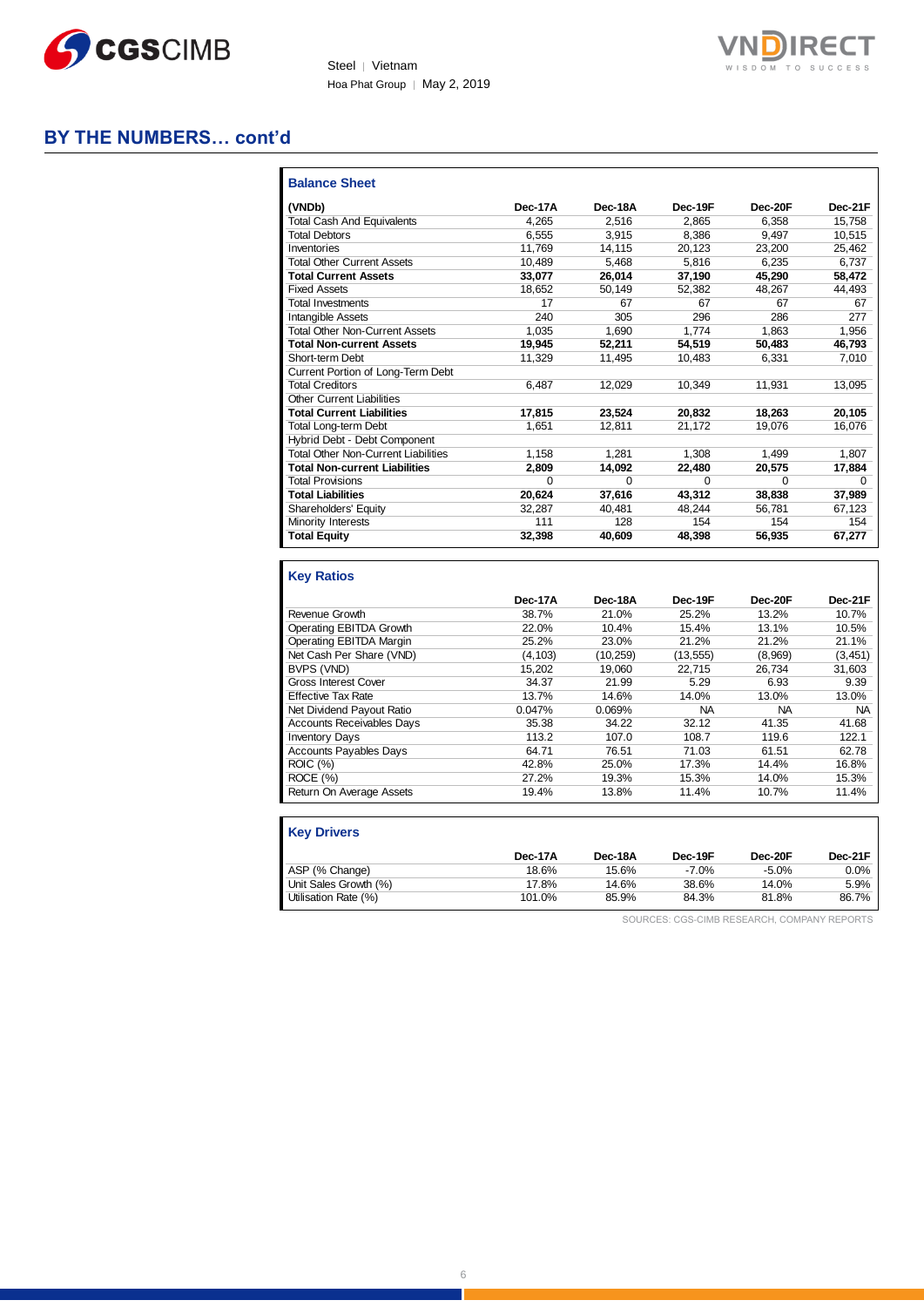



#### **DISCLAIMER**

The content of this report (including the views and opinions expressed therein, and the information comprised therein) has been prepared by and belongs to VNDIRECT Securities Corporation, and is distributed by CGS-CIMB or CIMB Investment Bank Berhad ("CIMB"), as the case may be, pursuant to an arrangement between VNDIRECT Securities Corporation and CGS-CIMB. VNDIRECT Securities Corporation is not an affiliate of CGS-CIMB or CIMB.

This report is not directed to, or intended for distribution to or use by, any person or entity who is a citizen or resident of or located in any locality, state, country or other jurisdiction where such distribution, publication, availability or use would be contrary to law or regulation.

By accepting this report, the recipient hereof represents and warrants that he is entitled to receive such report in accordance with the restrictions set forth below and agrees to be bound by the limitations contained herein (including the "Restrictions on Distributions" set out below). Any failure to comply with these limitations may constitute a violation of law. This publication is being supplied to you strictly on the basis that it will remain confidential. No part of this report may be (i) copied, photocopied, duplicated, stored or reproduced in any form by any means or (ii) redistributed or passed on, directly or indirectly, to any other person in whole or in part, for any purpose without the prior written consent of CGS-CIMB or CIMB, as the case may be.

The information contained in this research report is prepared from data believed to be correct and reliable at the time of issue of this report.

VNDIRECT Securities Corporation may or may not issue regular reports on the subject matter of this report at any frequency and may cease to do so or change the periodicity of reports at any time. None of VNDIRECT Securities Corporation, CGS-CIMB or CIMB is under any obligation to update this report in the event of a material change to the information contained in this report. None of VNDIRECT Securities Corporation, CGS-CIMB or CIMB has any and will accept any, obligation to (i) check or ensure that the contents of this report remain current, reliable or relevant, (ii) ensure that the content of this report constitutes all the information a prospective investor may require, (iii) ensure the adequacy, accuracy, completeness, reliability or fairness of any views, opinions and information, and accordingly, VNDIRECT Securities Corporation, CGS-CIMB and CIMB and their respective affiliates and related persons including China Galaxy International Financial Holdings Limited ("CGIFHL") and CIMB Group Sdn. Bhd. ("CIMBG") and their respective related corporations (and their respective directors, associates, connected persons and/or employees) shall not be liable in any manner whatsoever for any consequences (including but not limited to any direct, indirect or consequential losses, loss of profits and damages) of any reliance thereon or usage thereof. In particular, VNDIRECT Securities Corporation, CGS-CIMB and CIMB disclaim all responsibility and liability for the views and opinions set out in this report.

Unless otherwise specified, this report is based upon reasonable sources. Such sources will, unless otherwise specified, for market data, be market data and prices available from the main stock exchange or market where the relevant security is listed, or, where appropriate, any other market. Information on the accounts and business of company(ies) will generally be based on published statements of the company(ies), information disseminated by regulatory information services, other publicly available information and information resulting from our research. Whilst every effort is made to ensure that statements of facts made in this report are accurate, all estimates, projections, forecasts, expressions of opinion and other subjective judgments contained in this report are based on assumptions considered to be reasonable as of the date of the document in which they are contained and must not be construed as a representation that the matters referred to therein will occur. Past performance is not a reliable indicator of future performance. The value of investments may go down as well as up and those investing may, depending on the investments in question, lose more than the initial investment. No report shall constitute an offer or an invitation by or on behalf of CGS-CIMB, CIMB, or VNDIRECT Securities Corporation, or their respective affiliates (including CGIFHL, CIMBG and their respective related corporations) to any person to buy or sell any investments.

CGS-CIMB, CIMB and/or VNDIRECT Securities Corporation and/or their respective affiliates and related corporations (including CGIFHL, CIMBG and their respective related corporations), their respective directors, associates, connected parties and/or employees may own or have positions in securities of the company(ies) covered in this research report or any securities related thereto and may from time to time add to or dispose of, or may be materially interested in, any such securities. Further, CGS-CIMB, CIMB and/or VNDIRECT Securities Corporation, and/or their respective affiliates and their respective related corporations (including CGIFHL, CIMBG and their respective related corporations) do and seek to do business with the company(ies) covered in this research report and may from time to time act as market maker or have assumed an underwriting commitment in securities of such company(ies), may sell them to or buy them from customers on a principal basis and may also perform or seek to perform significant investment banking, advisory, underwriting or placement services for or relating to such company(ies) as well as solicit such investment, advisory or other services from any entity mentioned in this report.

CGS-CIMB, CIMB and/or VNDIRECT Securities Corporation and/or their respective affiliates (including CGIFHL, CIMBG and their respective related corporations) may enter into an agreement with the company(ies) covered in this report relating to the production of research reports. CGS-CIMB, CIMB and/or VNDIRECT Securities Corporation may disclose the contents of this report to the company(ies) covered by it and may have amended the contents of this report following such disclosure.

The analyst responsible for the production of this report hereby certifies that the views expressed herein accurately and exclusively reflect his or her personal views and opinions about any and all of the issuers or securities analysed in this report and were prepared independently and autonomously. No part of the compensation of the analyst(s) was, is, or will be directly or indirectly related to the inclusion of specific recommendations(s) or view(s) in this report. The analyst(s) who prepared this research report is prohibited from receiving any compensation, incentive or bonus based on specific investment banking transactions or for providing a specific recommendation for, or view of, a particular company. Information barriers and other arrangements may be established where necessary to prevent conflicts of interests arising. However, the analyst(s) may receive compensation that is based on his/their coverage of company(ies) in the performance of his/their duties or the performance of his/their recommendations and the research personnel involved in the preparation of this report may also participate in the solicitation of the businesses as described above. In reviewing this research report, an investor should be aware that any or all of the foregoing, among other things, may give rise to real or potential conflicts of interest. Additional information is, subject to the duties of confidentiality, available on request.

The term "VNDIRECT Securities Corporation" shall, unless the context otherwise requires, mean VNDIRECT Securities Corporation and its affiliates, subsidiaries and related companies. The term "CGS-CIMB" shall denote, where appropriate, the relevant entity distributing or disseminating the report in the particular jurisdiction referenced below, or, in every other case except as otherwise stated herein, CIMB Securities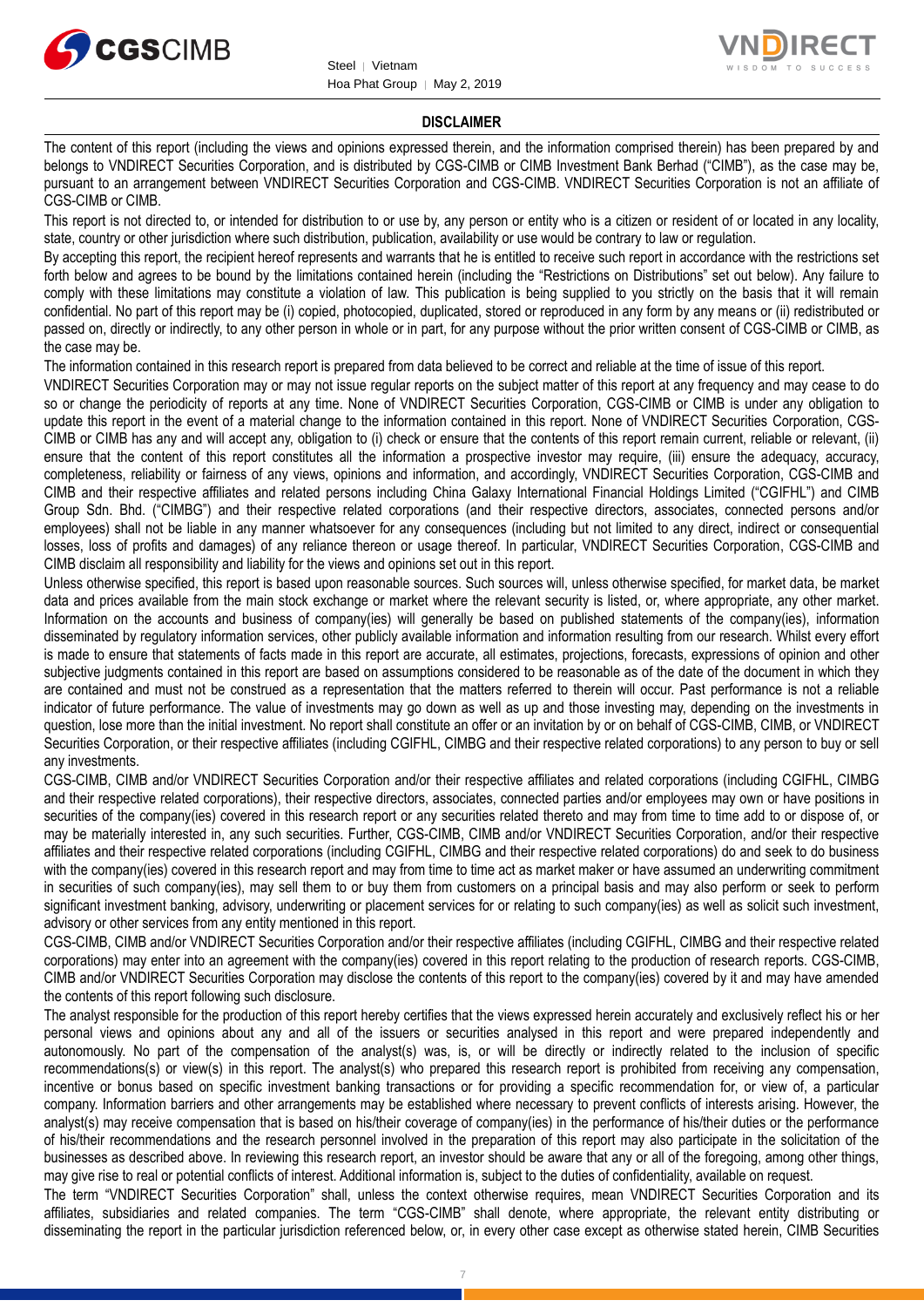



International Pte. Ltd. and its affiliates, subsidiaries and related corporations.

#### **CGS-CIMB**

| Country     | <b>CGS-CIMB Entity</b>                      | <b>Regulated by</b>                                             |
|-------------|---------------------------------------------|-----------------------------------------------------------------|
| Hong Kong   | <b>CGS-CIMB Securities Limited</b>          | Securities and Futures Commission Hong Kong                     |
| India       | CGS-CIMB Securities (India) Private Limited | Securities and Exchange Board of India (SEBI)                   |
| Indonesia   | PT CGS-CIMB Sekuritas Indonesia             | Financial Services Authority of Indonesia                       |
| Singapore   | CGS-CIMB Research Pte. Ltd.                 | Monetary Authority of Singapore                                 |
| South Korea | CGS-CIMB Securities Limited, Korea Branch   | Financial Services Commission and Financial Supervisory Service |
| Thailand    | CGS-CIMB Securities (Thailand) Co. Ltd.     | Securities and Exchange Commission Thailand                     |

#### **CIMB**

| ∶ountr∖  | <b>CIMB F</b><br>$\overline{a}$<br>Entity              | b۷<br>--- -                              |
|----------|--------------------------------------------------------|------------------------------------------|
| Malaysia | CIM<br><br>レヘルへん<br><b>Bank</b><br>nvestment<br>beniau | Malavsia<br>Commissior<br>urities<br>ംലെ |

(i) As of May 2, 2019 VNDIRECT Securities Corporation has a proprietary position in the securities (which may include but not limited to shares, warrants, call warrants and/or any other derivatives) in the following company or companies covered or recommended in this report:  $(a)$ .

(ii) As of May 2, 2019, the analyst(s) who prepared this report, and the associate(s), has / have an interest in the securities (which may include but not limited to shares, warrants, call warrants and/or any other derivatives) in the following company or companies covered or recommended in this report:

(a) -

This report does not purport to contain all the information that a prospective investor may require. CGS-CIMB, and VNDIRECT Securities Corporation and their respective affiliates (including CGIFHL, CIMBG and their related corporations) do not make any guarantee, representation or warranty, express or implied, as to the adequacy, accuracy, completeness, reliability or fairness of any such information and opinion contained in this report. None of CGS-CIMB, CIMB and VNDIRECT Securities Corporation and their respective affiliates nor their related persons (including CGIFHL, CIMBG and their related corporations) shall be liable in any manner whatsoever for any consequences (including but not limited to any direct, indirect or consequential losses, loss of profits and damages) of any reliance thereon or usage thereof.

This report is general in nature and has been prepared for information purposes only. It is intended for circulation amongst CGS-CIMB's, CIMB's and their respective affiliates' (including CGIFHL's, CIMBG's and their respective related corporations') clients generally and does not have regard to the specific investment objectives, financial situation and the particular needs of any specific person who may receive this report. The information and opinions in this report are not and should not be construed or considered as an offer, recommendation or solicitation to buy or sell the subject securities, related investments or other financial instruments or any derivative instrument, or any rights pertaining thereto.

Investors are advised to make their own independent evaluation of the information contained in this research report, consider their own individual investment objectives, financial situation and particular needs and consult their own professional and financial advisers as to the legal, business, financial, tax and other aspects before participating in any transaction in respect of the securities of company(ies) covered in this research report. The securities of such company(ies) may not be eligible for sale in all jurisdictions or to all categories of investors.

**Australia:** Despite anything in this report to the contrary, this research is provided in Australia by CGS-CIMB Securities (Singapore) Pte. Ltd. and CGS-CIMB Securities (Hong Kong) Limited. This research is only available in Australia to persons who are "wholesale clients" (within the meaning of the Corporations Act 2001 (Cth) and is supplied solely for the use of such wholesale clients and shall not be distributed or passed on to any other person. You represent and warrant that if you are in Australia, you are a "wholesale client". This research is of a general nature only and has been prepared without taking into account the objectives, financial situation or needs of the individual recipient. CGS-CIMB Securities (Singapore) Pte. Ltd. and CGS-CIMB Securities (Hong Kong) Limited do not hold, and are not required to hold an Australian financial services license. CGS-CIMB Securities (Singapore) Pte. Ltd. and CGS-CIMB Securities (Hong Kong) Limited rely on "passporting" exemptions for entities appropriately licensed by the Monetary Authority of Singapore (under ASIC Class Order 03/1102) and the Securities and Futures Commission in Hong Kong (under ASIC Class Order 03/1103).

**Canada:** This research report has not been prepared in accordance with the disclosure requirements of Dealer Member Rule 3400 – Research Restrictions and Disclosure Requirements of the Investment Industry Regulatory Organization of Canada. For any research report distributed by CIBC, further disclosures related to CIBC conflicts of interest can be found at https://researchcentral.cibcwm.com.

**China:** For the purpose of this report, the People's Republic of China ("PRC") does not include the Hong Kong Special Administrative Region, the Macau Special Administrative Region or Taiwan. The distributor of this report has not been approved or licensed by the China Securities Regulatory Commission or any other relevant regulatory authority or governmental agency in the PRC. This report contains only marketing information. The distribution of this report is not an offer to buy or sell to any person within or outside PRC or a solicitation to any person within or outside of PRC to buy or sell any instruments described herein. This report is being issued outside the PRC to a limited number of institutional investors and may not be provided to any person other than the original recipient and may not be reproduced or used for any other purpose.

**France:** Only qualified investors within the meaning of French law shall have access to this report. This report shall not be considered as an offer to subscribe to, or used in connection with, any offer for subscription or sale or marketing or direct or indirect distribution of financial instruments and it is not intended as a solicitation for the purchase of any financial instrument.

**Germany:** This report is only directed at persons who are professional investors as defined in sec 31a(2) of the German Securities Trading Act (WpHG). This publication constitutes research of a non-binding nature on the market situation and the investment instruments cited here at the time of the publication of the information.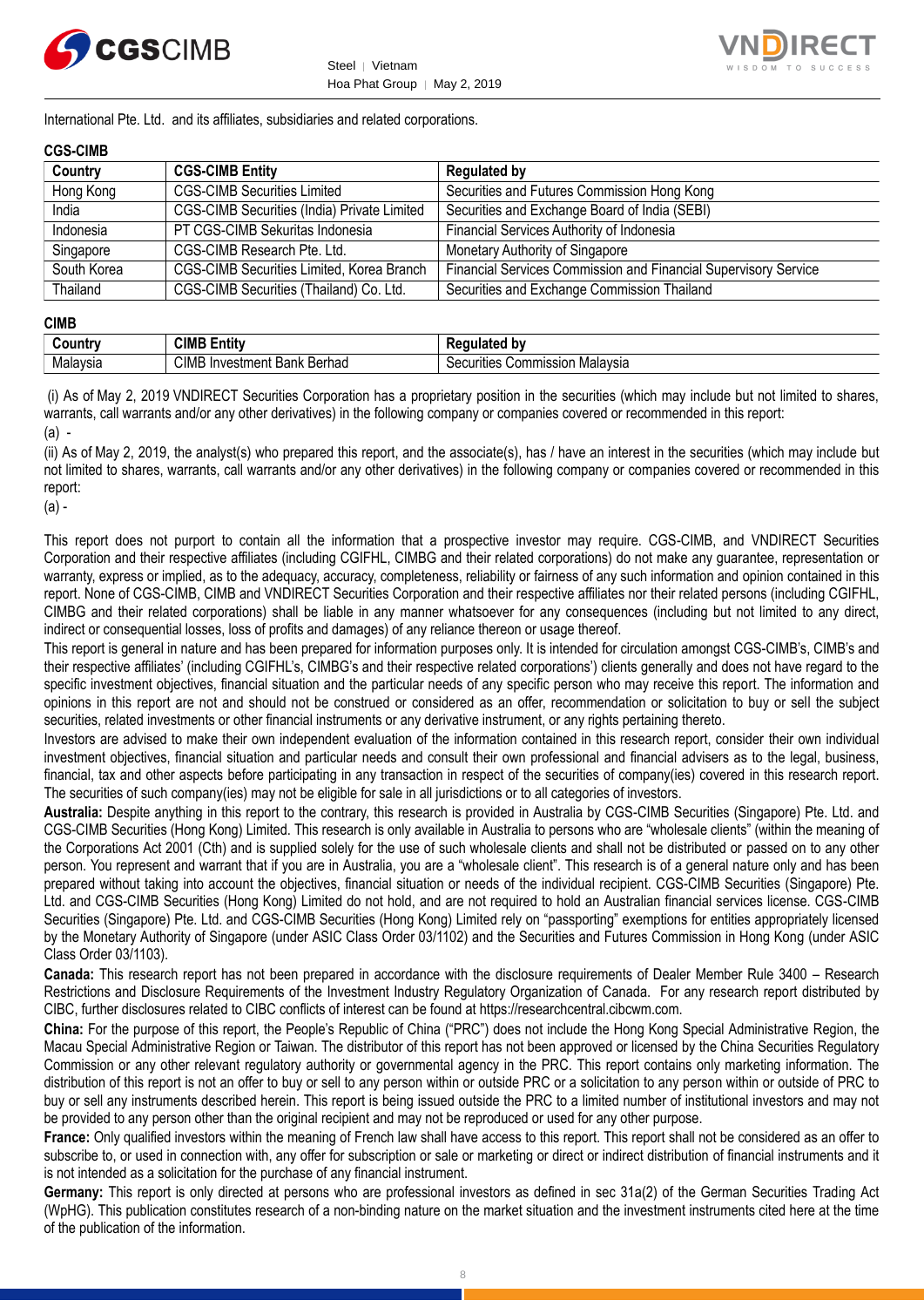



The current prices/yields in this issue are based upon closing prices from Bloomberg as of the day preceding publication. Please note that neither the German Federal Financial Supervisory Agency (BaFin), nor any other supervisory authority exercises any control over the content of this report.

**Hong Kong:** This report is issued and distributed in Hong Kong by CGS-CIMB Securities (Hong Kong) Limited ("CHK") which is licensed in Hong Kong by the Securities and Futures Commission for Type 1 (dealing in securities), Type 4 (advising on securities) and Type 6 (advising on corporate finance) activities. Any investors wishing to purchase or otherwise deal in the securities covered in this report should contact the Head of Sales at CGS-CIMB Securities (Hong Kong) Limited. The views and opinions in this research report are of VNDIRECT Securities Corporation as of the date hereof and are subject to change. If the Financial Services and Markets Act of the United Kingdom or the rules of the Financial Conduct Authority apply to a recipient, our obligations owed to such recipient therein are unaffected. CHK has no obligation to update its opinion or the information in this research report.

CHK does not make a market on other securities mentioned in the report.

**India:** This report is issued and distributed in India by CGS-CIMB Securities (India) Private Limited ("CIMB India") which is registered with the National Stock Exchange of India Limited and BSE Limited as a trading and clearing member under the Securities and Exchange Board of India (Stock Brokers and Sub-Brokers) Regulations, 1992. In accordance with the provisions of Regulation 4(g) of the Securities and Exchange Board of India (Investment Advisers) Regulations, 2013, CGS-CIMB India is not required to seek registration with the Securities and Exchange Board of India ("SEBI") as an Investment Adviser. CGS-CIMB India is registered with SEBI as a Research Analyst pursuant to the SEBI (Research Analysts) Regulations, 2014 ("Regulations").

This report does not take into account the particular investment objectives, financial situations, or needs of the recipients. It is not intended for and does not deal with prohibitions on investment due to law/jurisdiction issues etc. which may exist for certain persons/entities. Recipients should rely on their own investigations and take their own professional advice before investment.

The report is not a "prospectus" as defined under Indian Law, including the Companies Act, 2013, and is not, and shall not be, approved by, or filed or registered with, any Indian regulator, including any Registrar of Companies in India, SEBI, any Indian stock exchange, or the Reserve Bank of India. No offer, or invitation to offer, or solicitation of subscription with respect to any such securities listed or proposed to be listed in India is being made, or intended to be made, to the public, or to any member or section of the public in India, through or pursuant to this report.

The research analysts, strategists or economists principally responsible for the preparation of this research report are segregated from the other activities of CGS-CIMB India and they have received compensation based upon various factors, including quality, accuracy and value of research, firm profitability or revenues, client feedback and competitive factors. Research analysts', strategists' or economists' compensation is not linked to investment banking or capital markets transactions performed or proposed to be performed by CGS-CIMB India or its affiliates.

CGS-CIMB India has not received any investment banking related compensation from the companies mentioned in the report in the past 12 months. CGS-CIMB India has not received any compensation from the companies mentioned in the report in the past 12 months.

**Indonesia:** This report is issued and distributed by PT CGS-CIMB Sekuritas Indonesia ("CGS-CIMB Indonesia"). The views and opinions in this research report are our own as of the date hereof and are subject to change. CGS-CIMB Indonesia has no obligation to update its opinion or the information in this research report. Neither this report nor any copy hereof may be distributed in Indonesia or to any Indonesian citizens wherever they are domiciled or to Indonesian residents except in compliance with applicable Indonesian capital market laws and regulations.

This research report is not an offer of securities in Indonesia. The securities referred to in this research report have not been registered with the Financial Services Authority (Otoritas Jasa Keuangan) pursuant to relevant capital market laws and regulations, and may not be offered or sold within the territory of the Republic of Indonesia or to Indonesian citizens through a public offering or in circumstances which constitute an offer within the meaning of the Indonesian capital market law and regulations.

**Ireland:** CGS-CIMB is not an investment firm authorised in the Republic of Ireland and no part of this document should be construed as CGS-CIMB acting as, or otherwise claiming or representing to be, an investment firm authorised in the Republic of Ireland.

**Malaysia:** This report is distributed in Malaysia by CIMB solely for the benefit of and for the exclusive use of our clients. Recipients of this report are to contact CIMB, at 17th Floor Menara CIMB No. 1 Jalan Stesen Sentral 2, Kuala Lumpur Sentral 50470 Kuala Lumpur, Malaysia, in respect of any matters arising from or in connection with this report. CIMB has no obligation to update, revise or reaffirm its opinion or the information in this research reports after the date of this report.

**New Zealand:** In New Zealand, this report is for distribution only to persons who are wholesale clients pursuant to section 5C of the Financial Advisers Act 2008.

**Singapore:** This report is issued and distributed by CGS-CIMB Research Pte Ltd ("CGS-CIMBR"). CGS-CIMBR is a financial adviser licensed under the Financial Advisers Act, Cap 110 ("FAA") for advising on investment products, by issuing or promulgating research analyses or research reports, whether in electronic, print or other form. Accordingly CGS-CIMBR is a subject to the applicable rules under the FAA unless it is able to avail itself to any prescribed exemptions.

Recipients of this report are to contact CGS-CIMB Research Pte Ltd, 50 Raffles Place, #16-02 Singapore Land Tower, Singapore in respect of any matters arising from, or in connection with this report. CGS-CIMBR has no obligation to update its opinion or the information in this research report. This publication is strictly confidential and is for private circulation only. If you have not been sent this report by CGS-CIMBR directly, you may not rely, use or disclose to anyone else this report or its contents.

If the recipient of this research report is not an accredited investor, expert investor or institutional investor, CGS-CIMBR accepts legal responsibility for the contents of the report without any disclaimer limiting or otherwise curtailing such legal responsibility. If the recipient is an accredited investor, expert investor or institutional investor, the recipient is deemed to acknowledge that CGS-CIMBR is exempt from certain requirements under the FAA and its attendant regulations, and as such, is exempt from complying with the following :

(a) Section 25 of the FAA (obligation to disclose product information);

(b) Section 27 (duty not to make recommendation with respect to any investment product without having a reasonable basis where you may be reasonably expected to rely on the recommendation) of the FAA;

(c) MAS Notice on Information to Clients and Product Information Disclosure [Notice No. FAA-N03];

(d) MAS Notice on Recommendation on Investment Products [Notice No. FAA-N16];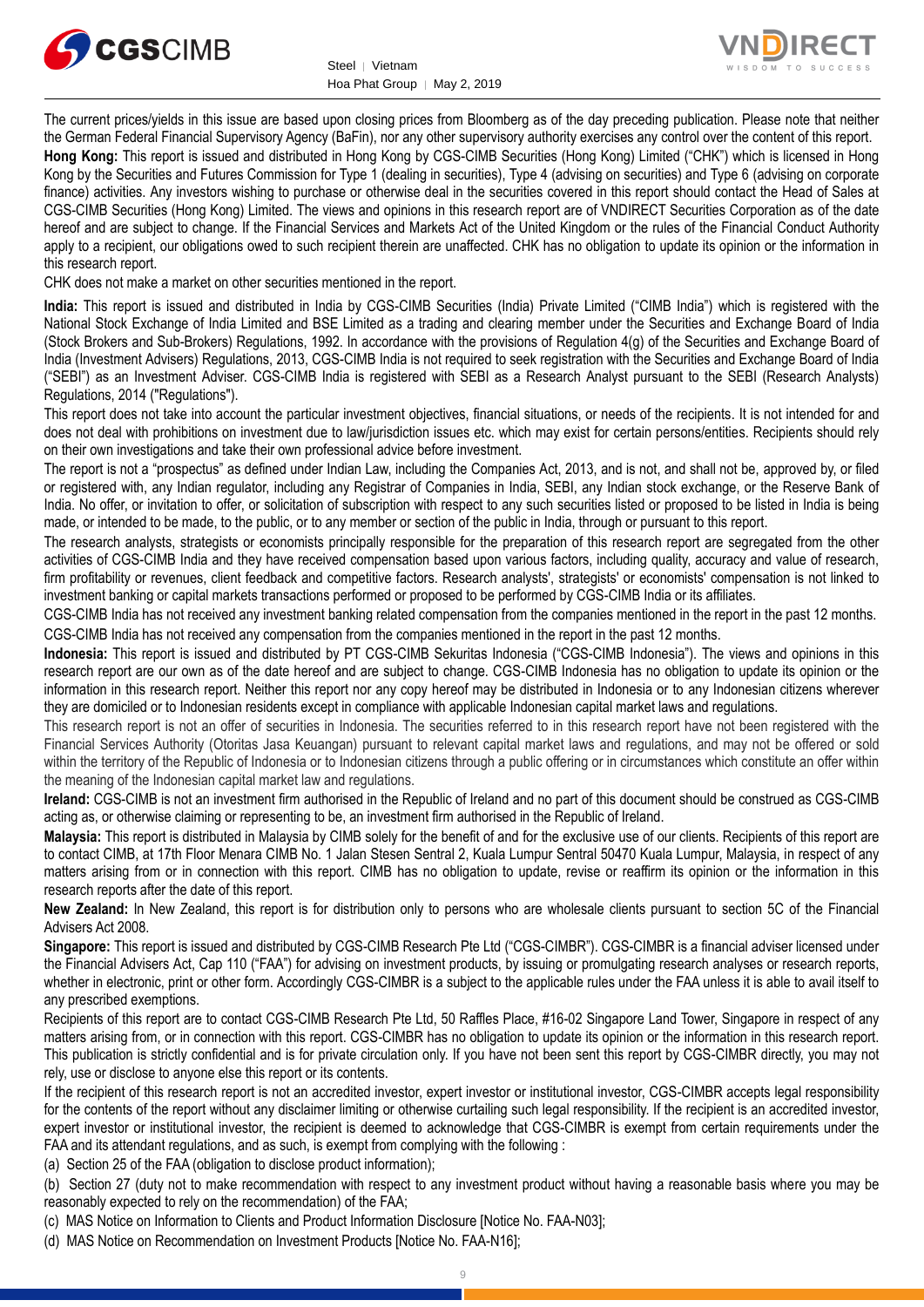



(e) Section 36 (obligation on disclosure of interest in securities), and

(f) any other laws, regulations, notices, directive, guidelines, circulars and practice notes which are relates to the above, to the extent permitted by applicable laws, as may be amended from time to time, and any other laws, regulations, notices, directive, guidelines, circulars, and practice notes as we may notify you from time to time. In addition, the recipient who is an accredited investor, expert investor or institutional investor acknowledges that a CGS-CIMBR is exempt from Section 27 of the FAA, the recipient will also not be able to file a civil claim against CGS-CIMBR for any loss or damage arising from the recipient's reliance on any recommendation made by CGS-CIMBR which would otherwise be a right that is available to the recipient under Section 27 of the FAA, the recipient will also not be able to file a civil claim against CGS-CIMBR for any loss or damage arising from the recipient's reliance on any recommendation made by CGS-CIMBR which would otherwise be a right that is available to the recipient under Section 27 of the FAA.

CGS-CIMBR, its affiliates and related corporations, their directors, associates, connected parties and/or employees may own or have positions in securities of the company(ies) covered in this research report or any securities related thereto and may from time to time add to or dispose of, or may be materially interested in, any such securities. Further, CGS-CIMBR, its affiliates and its related corporations do and seek to do business with the company(ies) covered in this research report and may from time to time act as market maker or have assumed an underwriting commitment in securities of such company(ies), may sell them to or buy them from customers on a principal basis and may also perform or seek to perform significant investment banking, advisory, underwriting or placement services for or relating to such company(ies) as well as solicit such investment, advisory or other services from any entity mentioned in this report.

As of May 2, 2019,, CGS-CIMBR does not have a proprietary position in the recommended securities in this report.

CGS-CIMBR does not make a market on the securities mentioned in the report.

**South Korea:** This report is issued and distributed in South Korea by CGS-CIMB Securities (Hong Kong) Limited, Korea Branch ("CGS-CIMB Korea") which is licensed as a cash equity broker, and regulated by the Financial Services Commission and Financial Supervisory Service of Korea. In South Korea, this report is for distribution only to professional investors under Article 9(5) of the Financial Investment Services and Capital Market Act of Korea ("FSCMA").

**Spain:** This document is a research report and it is addressed to institutional investors only. The research report is of a general nature and not personalised and does not constitute investment advice so, as the case may be, the recipient must seek proper advice before adopting any investment decision. This document does not constitute a public offering of securities.

CGS-CIMB is not registered with the Spanish Comision Nacional del Mercado de Valores to provide investment services.

**Sweden:** This report contains only marketing information and has not been approved by the Swedish Financial Supervisory Authority. The distribution of this report is not an offer to sell to any person in Sweden or a solicitation to any person in Sweden to buy any instruments described herein and may not be forwarded to the public in Sweden.

**Switzerland:** This report has not been prepared in accordance with the recognized self-regulatory minimal standards for research reports of banks issued by the Swiss Bankers' Association (Directives on the Independence of Financial Research).

**Thailand:** This report is issued and distributed by CGS-CIMB Securities (Thailand) Co. Ltd. ("CGS-CIMB Thailand") based upon sources believed to be reliable (but their accuracy, completeness or correctness is not guaranteed). The statements or expressions of opinion herein were arrived at after due and careful consideration for use as information for investment. Such opinions are subject to change without notice and CGS-CIMB Thailand has no obligation to update its opinion or the information in this research report.

CGS-CIMB Thailand may act or acts as Market Maker, and issuer and offerer of Derivative Warrants and Structured Note which may have the following securities as its underlying securities. Investors should carefully read and study the details of the derivative warrants in the prospectus before making investment decisions.

AAV, ADVANC, AMATA, ANAN, AOT, AP, BA, BANPU, BBL, BCH, BCP, BCPG, BDMS, BEAUTY, BEC, BEM, BJC, BH, BIG, BLA, BLAND, BPP, BTS, CBG, CENTEL, CHG, CK, CKP, COM7, CPALL, CPF, CPN, DELTA, DTAC, EA, EGCO, EPG, GFPT, GLOBAL, GLOW, GPSC, GUNKUL, HMPRO, INTUCH, IRPC, ITD, IVL, KBANK, KCE, KKP, KTB, KTC, LH, LHBANK, LPN, MAJOR, MALEE, MEGA, MINT, MONO, MTLS, PLANB, PSH, PTL, PTG, PTT, PTTEP, PTTGC, QH, RATCH, ROBINS, S, SAWAD, SCB, SCC, SCCC, SIRI, SPALI, SPRC, STEC, STPI, SUPER, TASCO, TCAP, THAI, THANI, THCOM, TISCO, TKN, TMB, TOP, TPIPL, TRUE, TTA, TU, TVO, UNIQ, VGI, WHA, WORK.

#### **Corporate Governance Report:**

The disclosure of the survey result of the Thai Institute of Directors Association ("IOD") regarding corporate governance is made pursuant to the policy of the Office of the Securities and Exchange Commission. The survey of the IOD is based on the information of a company listed on the Stock Exchange of Thailand and the Market for Alternative Investment disclosed to the public and able to be accessed by a general public investor. The result, therefore, is from the perspective of a third party. It is not an evaluation of operation and is not based on inside information.

The survey result is as of the date appearing in the Corporate Governance Report of Thai Listed Companies. As a result, the survey result may be changed after that date. CGS-CIMB Thailand does not confirm nor certify the accuracy of such survey result.

| <b>Score</b><br>Range: | 100<br>90                 | $80 -$<br>89 | 70<br>70<br>- 14 | $\overline{\phantom{a}}$<br><b>Below</b><br>/U or | No.<br>Result<br>survev ' |
|------------------------|---------------------------|--------------|------------------|---------------------------------------------------|---------------------------|
| -<br>Description:      | -voollant<br>– vellel i r | Good<br>Verv | GOOD.            | N/A                                               |                           |

**United Arab Emirates:** The distributor of this report has not been approved or licensed by the UAE Central Bank or any other relevant licensing authorities or governmental agencies in the United Arab Emirates. This report is strictly private and confidential and has not been reviewed by, deposited or registered with UAE Central Bank or any other licensing authority or governmental agencies in the United Arab Emirates. This report is being issued outside the United Arab Emirates to a limited number of institutional investors and must not be provided to any person other than the original recipient and may not be reproduced or used for any other purpose. Further, the information contained in this report is not intended to lead to the sale of investments under any subscription agreement or the conclusion of any other contract of whatsoever nature within the territory of the United Arab Emirates.

**United Kingdom and European Economic Area (EEA):** In the United Kingdom and European Economic Area, this material is also being distributed by CGS-CIMB Securities (UK) Limited ("CGS-CIMB UK"). CGS-CIMB UK is authorized and regulated by the Financial Conduct Authority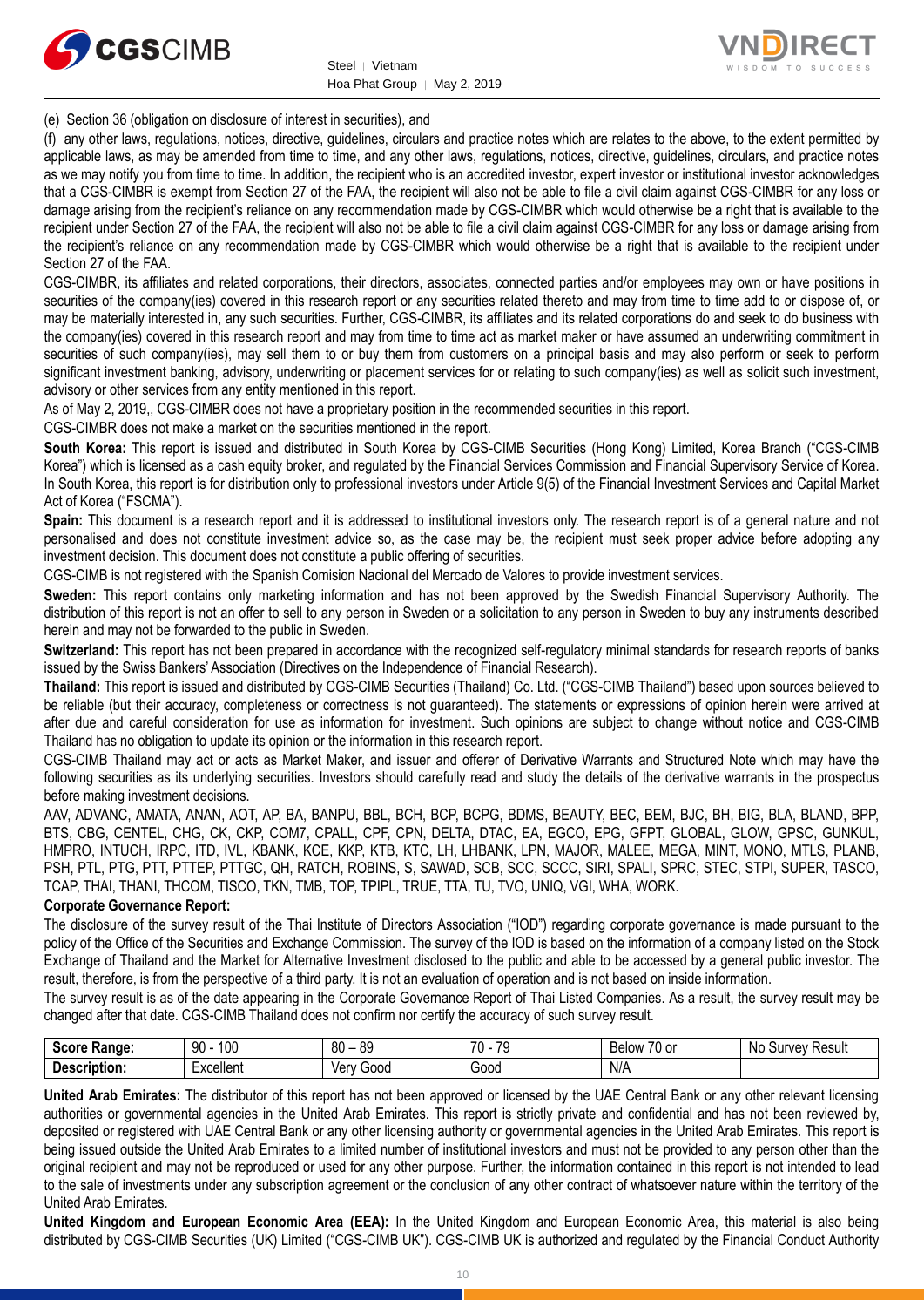



and its registered office is at 27 Knightsbridge, London, SW1X7YB. The material distributed by CGS-CIMB UK has been prepared in accordance with CGS-CIMB's policies for managing conflicts of interest arising as a result of publication and distribution of this material. This material is for distribution only to, and is solely directed at, selected persons on the basis that those persons: (a) are eligible counterparties and professional clients of CGS-CIMB UK; (b) have professional experience in matters relating to investments falling within Article 19(5) of the Financial Services and Markets Act 2000 (Financial Promotion) Order 2005 (as amended, the "Order"), (c) fall within Article 49(2)(a) to (d) ("high net worth companies, unincorporated associations etc") of the Order; (d) are outside the United Kingdom subject to relevant regulation in each jurisdiction, material(all such persons together being referred to as "relevant persons"). This material is directed only at relevant persons and must not be acted on or relied on by persons who are not relevant persons. Any investment or investment activity to which this material relates is available only to relevant persons and will be engaged in only with relevant persons.

Where this material is labelled as non-independent, it does not provide an impartial or objective assessment of the subject matter and does not constitute independent "research" (cannot remove research from here under the applicable rules of the Financial Conduct Authority in the UK. Consequently, any such non-independent material will not have been prepared in accordance with legal requirements designed to promote the independence of research (cannot remove research from here) and will not subject to any prohibition on dealing ahead of the dissemination of research. Any such non-independent material must be considered as a marketing communication.

**United States:** This research report is distributed in the United States of America by CGS-CIMB Securities (USA) Inc, a U.S. registered brokerdealer and a related company of CGS-CIMB Research Pte Ltd, PT CGS-CIMB Sekuritas Indonesia, CGS-CIMB Securities (Thailand) Co. Ltd, CGS-CIMB Securities (Hong Kong) Limited, CGS-CIMB Securities (India) Private Limited, and is distributed solely to persons who qualify as "U.S. Institutional Investors" as defined in Rule 15a-6 under the Securities and Exchange Act of 1934. This communication is only for Institutional Investors whose ordinary business activities involve investing in shares, bonds, and associated securities and/or derivative securities and who have professional experience in such investments. Any person who is not a U.S. Institutional Investor or Major Institutional Investor must not rely on this communication. The delivery of this research report to any person in the United States of America is not a recommendation to effect any transactions in the securities discussed herein, or an endorsement of any opinion expressed herein. CGS-CIMB Securities (USA) Inc, is a FINRA/SIPC member and takes responsibility for the content of this report. For further information or to place an order in any of the abovementioned securities please contact a registered representative of CGS-CIMB Securities (USA) Inc.

CGS-CIMB Securities (USA) Inc. does not make a market on other securities mentioned in the report.

CGS-CIMB Securities (USA) Inc. has not managed or co-managed a public offering of any of the securities mentioned in the past 12 months.

CGS-CIMB Securities (USA) Inc. has not received compensation for investment banking services from any of the company mentioned in the past 12 months.

CGS-CIMB Securities (USA) Inc. neither expects to receive nor intends to seek compensation for investment banking services from any of the company mentioned within the next 3 months.

Other jurisdictions: In any other jurisdictions, except if otherwise restricted by laws or regulations, this report is only for distribution to professional, institutional or sophisticated investors as defined in the laws and regulations of such jurisdictions.

| Distribution of stock ratings and investment banking clients for quarter ended on 08 April 2019<br>771 companies under coverage for quarter ended on 08 April 2019 |                         |                                |  |  |
|--------------------------------------------------------------------------------------------------------------------------------------------------------------------|-------------------------|--------------------------------|--|--|
|                                                                                                                                                                    | Rating Distribution (%) | Investment Banking clients (%) |  |  |
| Adc                                                                                                                                                                | 57.8%                   | 4.0%                           |  |  |
| Hold                                                                                                                                                               | 27.0%                   | 21%                            |  |  |
| Reduce                                                                                                                                                             | 15 2%                   | 0.4%                           |  |  |

**Spitzer Chart for stock being researched ( 2 year data )** 

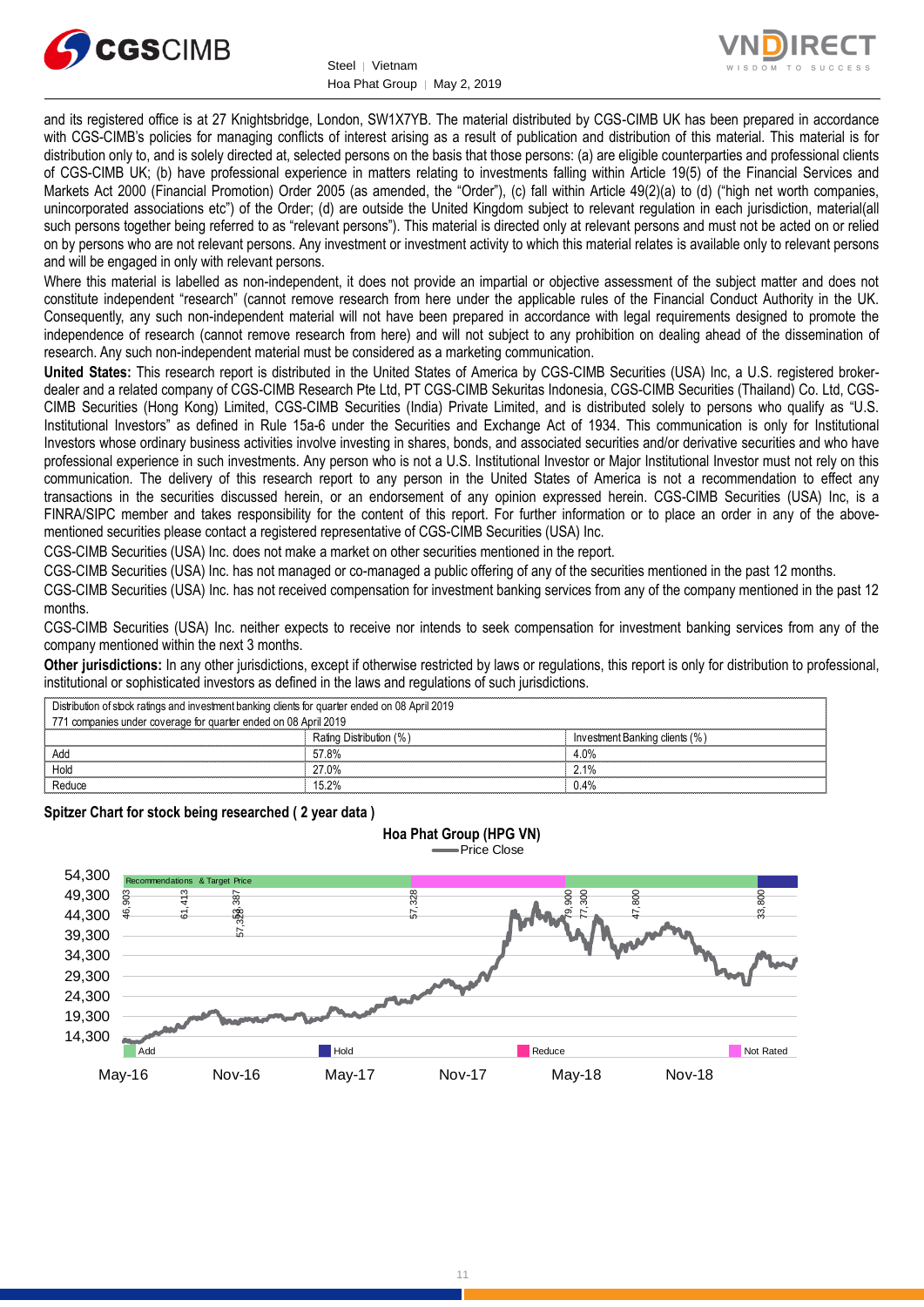



#### **Corporate Governance Report of Thai Listed Companies (CGR). CG Rating by the Thai Institute of Directors Association (Thai IOD) in 2018, Anti-Corruption 2018**

**ADVANC** – Excellent, Certified, **AEONTS** – Good, n/a, **AH** – Very Good, n/a, **AMATA** – Excellent, Declared, **ANAN** – Excellent, Declared, **AOT** – Excellent, Declared, **AP** – Excellent, Certified, **ASP** – Very Good, Certified, **BANPU** – Excellent, Certified, **BAY** – Excellent, Certified, **BBL** – Very Good, Certified, **BCH** – Good, Certified, **BCP** - Excellent, Certified, **BCPG** – Excellent, Certified, **BEM** – Very Good, n/a, **BDMS** – Very Good, n/a, **BEAUTY** – Good, n/a, **BEC** – Very Good, n/a, , **BGRIM** – Very Good, Declared, **BH** - Good, n/a, **BJC** – Very Good, Declared, **BJCHI** – Very Good, Certified, **BPP** – Very Good, Declared, **BR** - Good, Declared, **BTS** - Excellent, Certified, **CBG** – Very Good, n/a, **CCET** – Good, n/a, **CENTEL** – Very Good, Certified, **CHG** – Very Good, Declared, **CK** – Excellent, n/a, **COL** – Excellent, Declared, **CPALL** – Very Good, Certified, **CPF** – Excellent, Certified, **CPN** - Excellent, Certified, **DELTA** - Excellent, n/a, **DEMCO** – Excellent, Certified, **DDD** – Very Good, Declared, **DIF** – not available, n/a, **DTAC** – Excellent, Certified, **EA** – Excellent, n/a, **ECL** – Very Good, Certified, **EGCO** - Excellent, Certified, **EPG** – Very Good, n/a, **ERW** – Very Good, n/a, **GFPT** - Excellent, Certified, **GGC** – Excellent, Certified, **GLOBAL** – Very Good, n/a, **GLOW** – Very Good, Certified, **GPSC** – Excellent, Certified, **GULF** – Very Good, n/a, **GUNKUL** – Excellent, Certified, **HANA** - Excellent, Certified, **HMPRO** - Excellent, Certified, **HREIT** - Excellent, Certified **ICHI** – Excellent, Declared, **HUMAN** – not available, n/a, **III** – Good, n/a, **INTUCH** - Excellent, Certified, **IRPC** – Excellent, Certified, **ITD**\* – Very Good, n/a, **IVL** - Excellent, Certified, **JASIF** – not available, n/a, **KBANK** - Excellent, Certified, **KCE** - Excellent, Certified, **KKP** – Excellent, Certified, **KSL** – Excellent, Certified, **KTB** - Excellent, Certified, **KTC** – Excellent, Certified, **LH** - Very Good, n/a, **LPN** – Excellent, Certified, **M** – Very Good, Certified, **MACO** – Very Good, n/a, **MAJOR** – Very Good, n/a, **MAKRO** – Excellent, Declared, **MALEE** – Very Good, Certified, **MC** – Very Good, Certified, **MCOT** – Excellent, Certified, **MEGA** – Very Good, n/a, **MINT** - Excellent, Certified, **MTC** – Excellent, Declared, **NETBAY** – Good, n/a, **PLANB** – Excellent, Declared, **PLAT** – Very Good, Certified, **PSH** – Excellent, Certified, **PSTC** – Good, Certified, **PTT** - Excellent, Certified, **PTTEP** - Excellent, Certified, **PTTGC** - Excellent, Certified, **QH** – Excellent, Certified, **RATCH** – Excellent, Certified, **ROBINS** – Excellent, Certified, **RS** – Very Good, n/a, **RSP** – not available, n/a, **SAMART** - Excellent, n/a, **SAPPE** – Very Good, Declared, **SAT** – Excellent, Certified, **SAWAD** – Very Good, n/a, **SC** – Excellent, Declared, **SCB** - Excellent, Certified, **SCC** – Excellent, Certified, **SCN** – Very Good, Certified, **SF** – Good, n/a, **SIRI** – Very Good, Certified, **SPA** - Good, n/a, **SPALI** - Excellent, n/a, **SPRC** – Excellent, Certified, **STA** – Very Good, Certified, **STEC** – Excellent, n/a, **SVI** – Excellent, Certified, **SYNEX** – Very Good, Declared, **TASCO** – Excellent, Certified, **TCAP** – Excellent, Certified, **TIPCO** – Very Good, Certified, **TISCO** - Excellent, Certified, **TKN** – Very Good, Declared, **TMB** - Excellent, Certified, **TNR** – Very Good, Declared, **TOP** - Excellent, Certified, **TPCH** – Good, n/a, **TPIPP** – Good, n/a, **TRUE** – Excellent, Certified, **TU** – Excellent, Certified, **TVO** – Very Good, Declared, **UNIQ** – Good, n/a, **VGI** – Excellent, Certified, **WHA** – Excellent, Certified, **WHART** – not available, n/a, **WORK** – Good, n/a.

**Companies participating in Thailand's Private Sector Collective Action Coalition Against Corruption programme (Thai CAC) under Thai Institute of Directors (as of August 31, 2018) are categorized into:**

- Companies that have declared their intention to join CAC, and

- Companies certified by CAC

\* The company, its director or management had been reportedly accused for breaching proper corporate governance such as violation of the SEC's regulations or charged with corruption.

| <b>RECOMMENDATION FRAMEWORK</b>                                                                                                                                                                                                                                   |                                                                                                                                 |  |  |
|-------------------------------------------------------------------------------------------------------------------------------------------------------------------------------------------------------------------------------------------------------------------|---------------------------------------------------------------------------------------------------------------------------------|--|--|
| <b>Stock Ratings</b>                                                                                                                                                                                                                                              | Definition:                                                                                                                     |  |  |
| Add                                                                                                                                                                                                                                                               | The stock's total return is expected to reach 15% or higher over the next 12 months.                                            |  |  |
| Hold                                                                                                                                                                                                                                                              | The stock's total return is expected to be between negative 10% and positive 15% over the next 12 months.                       |  |  |
| Reduce                                                                                                                                                                                                                                                            | The stock's total return is expected to fall below negative 10% over the next 12 months.                                        |  |  |
| The total expected return of a stock is defined as the sum of the:(i) percentage difference between the target price and the current price and (ii)<br>the forward net dividend yields of the stock. Stock price targets have an investment horizon of 12 months. |                                                                                                                                 |  |  |
| <b>Sector Ratings</b>                                                                                                                                                                                                                                             | Definition:                                                                                                                     |  |  |
| Overweight                                                                                                                                                                                                                                                        | An Overweight rating means stocks in the sector have, on a market cap-weighted basis, a positive absolute<br>recommendation.    |  |  |
| Neutral                                                                                                                                                                                                                                                           | A Neutral rating means stocks in the sector have, on a market cap-weighted basis, a neutral absolute recommendation.            |  |  |
| Underweight                                                                                                                                                                                                                                                       | An Underweight rating means stocks in the sector have, on a market cap-weighted basis, a negative absolute<br>recommendation.   |  |  |
| <b>Country Ratings</b>                                                                                                                                                                                                                                            | Definition:                                                                                                                     |  |  |
| Overweight                                                                                                                                                                                                                                                        | An Overweight rating means investors should be positioned with an above-market weight in this country relative to<br>benchmark. |  |  |
| Neutral                                                                                                                                                                                                                                                           | A Neutral rating means investors should be positioned with a neutral weight in this country relative to benchmark.              |  |  |
| Underweight                                                                                                                                                                                                                                                       | An Underweight rating means investors should be positioned with a below-market weight in this country relative to<br>benchmark. |  |  |

**Hien Tran Khanh – Deputy Head of Research** Email[: hien.trankhanh@vndirect.com.vn](mailto:hien.trankhanh@vndirect.com.vn)

**My TRAN Ha – Analyst** Email: [my.tranha@vndirect.com.vn](mailto:my.tranha@vndirect.com.vn)